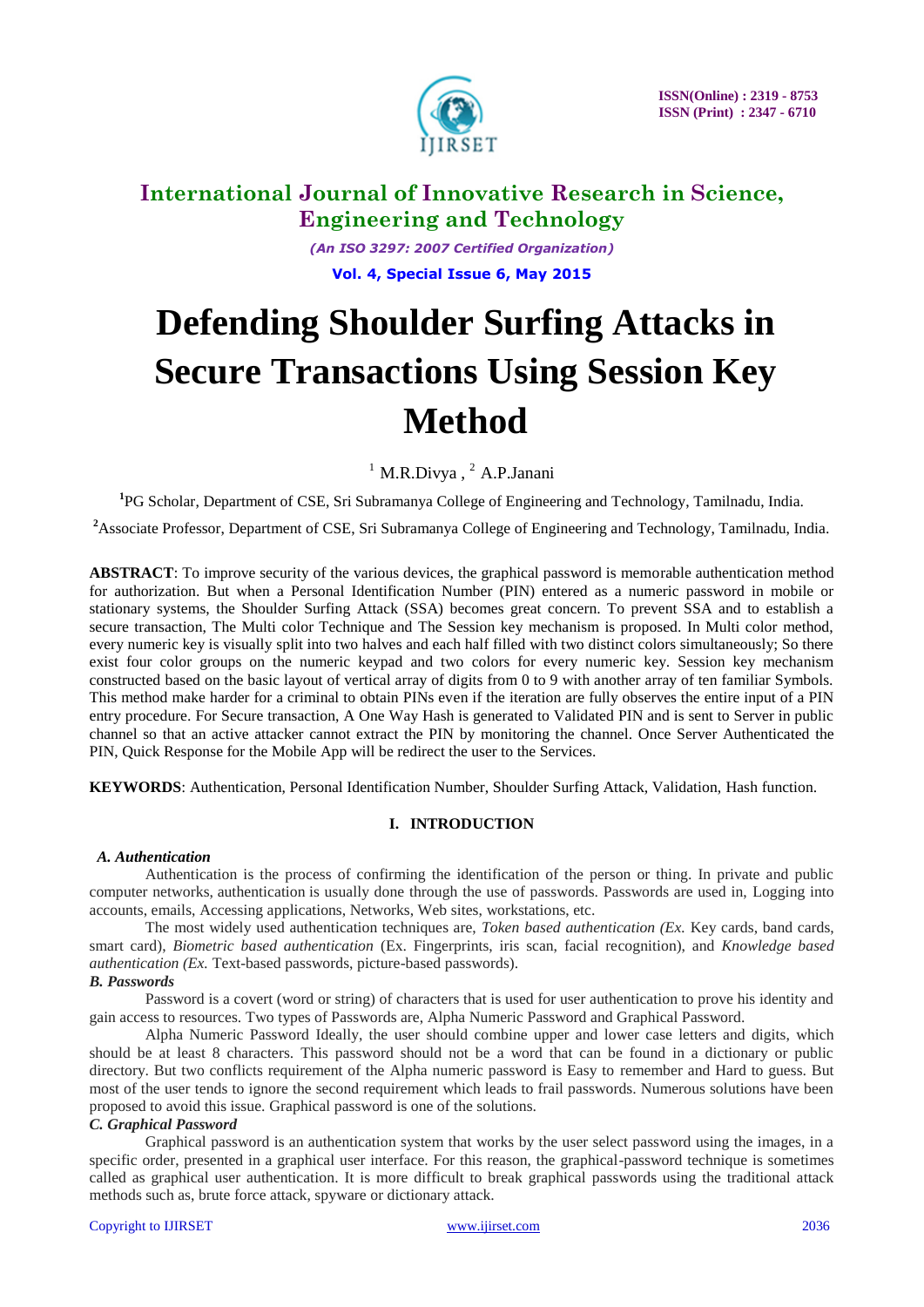

*(An ISO 3297: 2007 Certified Organization)*

#### **Vol. 4, Special Issue 6, May 2015**

An Example of a system that uses an image on the screen and lets the user chooses a password by some clicks. These clicks are the "password", and the user has to click closely to these points again in order to complete the authentication. Such passwords are easier to remember & hard to guess. Two types of Graphical password is, Recall Based Techniques and Recognition Based Techniques.

In *Recall Based Technique***,** A user is asked to reproduce something that the user created or selected earlier during the registration stage. In *Recognition Based Techniques*, A user is accessible with a set of images and the user passes the authentication by recognizing and identifying the images that selected during the registration stage. One of the covert passwords is Personal Identification Number.

#### *D. Personal Identification Number*

A personal identification number(PIN) as a 4 digit numeric password in mobile or stationary systems, including smart phones, tablet computers, automated teller machines (ATM), and point of sale (PoS) terminals, a direct observation attack based on shoulder surfing becomes great concern. The PIN entry can be observed by nearby adversaries, more effectively in a crowded area. Usually the same PIN is chosen by a user for various purposes and used repeatedly; a compromise of the PIN may cause the user a great risk. To cope with this problem, which is between the user and the system, cryptographic prevention techniques are hardly applicable because human users are limited in their capacity to process information. Instead, there have been alternative approaches considering the asymmetry between the user and the system.

#### *E. Shoulder Surfing Attack*

In computer security, shoulder surfing refers to using direct observation techniques, for example looking over someone's shoulder, to find the information. It is generally used to obtain passwords, PIN security codes, and similar data. Shoulder surfing can also be done at a distance using binoculars or other vision - enhancing devices. Inexpensive, miniature closed-circuit television cameras can be covered in ceilings or fixtures to observe the data entry. To avert shoulder surfing, it is advised to shield formalities or the keypad from view by using one's body or one's hand.

There are several technologies were introduced to avoid the shoulder surfing attack. Some of the techniques were discussed in the related work and the Session key method is proposed to avoid the shoulder surfing attack which is more secure and ease to use for the user and difficult for the attacker.

#### **II. RELATED WORK**

Mun-Kyu Lee have proposed the Black and White(BW) Method [1] where the regular numeric keypad is colored at random, half of the keys in black and the other half in white (Fig.1), which is called as BW method. A user who knows the correct PIN digit can answer its color by pressing the separate color key. The basic BW method is aimed to resist a human shoulder surfing attack. But if the selected halves were memorized or written on a paper for m, consecutive rounds and recalled to derive their Grouping Patterns, the shoulder surfer could identify a single digit of the PIN.



Copyright to IJIRSET 2037 Fig1. Black and White Method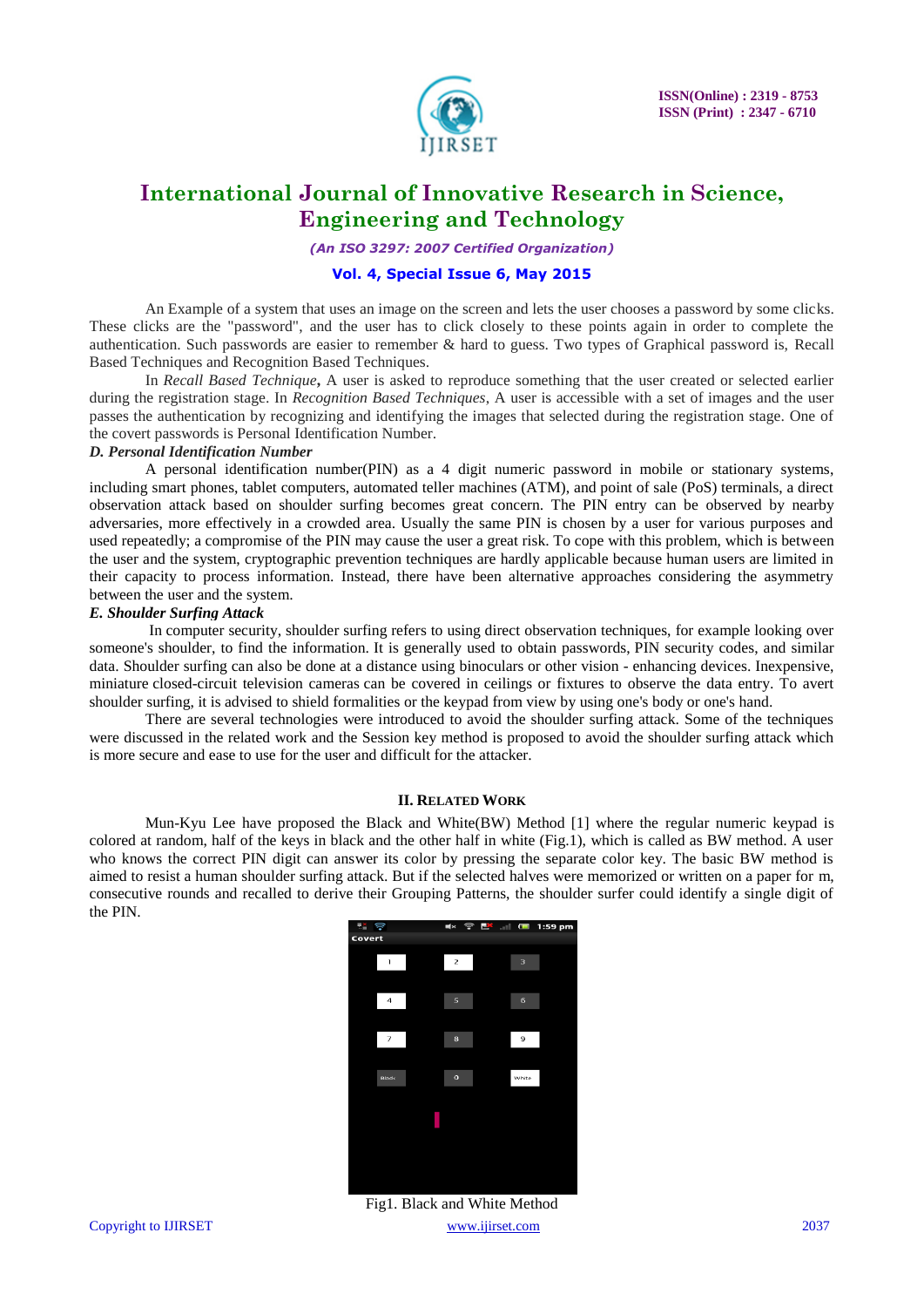

*(An ISO 3297: 2007 Certified Organization)*

#### **Vol. 4, Special Issue 6, May 2015**

A. D. Luca, E. von Zezschwitz, L. Pichler, and H. Hussmann presented a system using fake cursors [2] to hide password entry on on-screen keyboards. The objective of the fake cursor is, adding overhead to the input to make it hard to follow. The authors propose using several concurrent cursors that move in the exact same way to quickly reach objects on big screen spaces. In this system, only one cursor performs the actual input (Fig.2) while the other cursors act as distraction for an attacker. That is, they do not move in line with the genuine cursor. Since the fake cursors move differently from the active cursor, users can identify it while attackers have difficulties to do so. An attacker may confuse while tracking the PIN entry by the user.

| $\boldsymbol{0}$ | 1           | $\overline{2}$ | 3           | $\overline{4}$ | 5           | $\sqrt{6}$  | 7       | 8            | 9               |        |
|------------------|-------------|----------------|-------------|----------------|-------------|-------------|---------|--------------|-----------------|--------|
| $\mathbf{Q}$     | W           | E              | $\mathbf R$ | $\mathbf T$    | Y           | $\mathbf U$ | I       | $\mathbf O$  | P               |        |
| $\mathbf{A}$     | S           | D              | F           | G              | $H_{\rm}$   | J           | $\bf K$ | $\mathbf{L}$ | $^{\copyright}$ | ,      |
| Z                | $\mathbf X$ | $\mathbf V$    | $\mathbf B$ | $\mathbf N$    | $\mathbf M$ | $\#$        | \$      | $\%$         | $\&$            | $\ast$ |

#### Fig2. Fake Cursor

M. Kumar, T. Garfinkel, D. Boone, and T. Winograd, proposed the gaze-based, password entry [3] which deters or prevents a wide range of these attacks. It is similar to normal password entry, except the place of typing a key or touching the screen, the user looks at each desired character in the sequence (Fig 3). This approach can be used for both with character-based passwords and with graphical password schemes by using an on-screen keyboard.

|                  |   | $\overline{2}$ | 3 | Clear  |  |  |  |  |
|------------------|---|----------------|---|--------|--|--|--|--|
|                  |   | 5              | 6 | Cancel |  |  |  |  |
|                  | 7 | 8              | 9 | Enter  |  |  |  |  |
|                  |   | 0              |   |        |  |  |  |  |
| Password:<br>*** |   |                |   |        |  |  |  |  |

Fig3. Gaze – based, password entry

Q. Yan, J. Han, Y. Li, J. Zhou, and R. H. Deng, Designed leakage resilient password entry[4] scheme that leveraging on the touch screen feature of mobile devices. It improves leakage resilience while preserving most benefits of legacy passwords.

Copyright to IJIRSET 2038 S. Wiedenbeck, J. Waters, L. Sobrado, and J.-C. Birget, proposed the Convex Hull Click Scheme [5] is an effort to develop security innovation. It aims to motivate the user with a fun, game-like visual environment designed to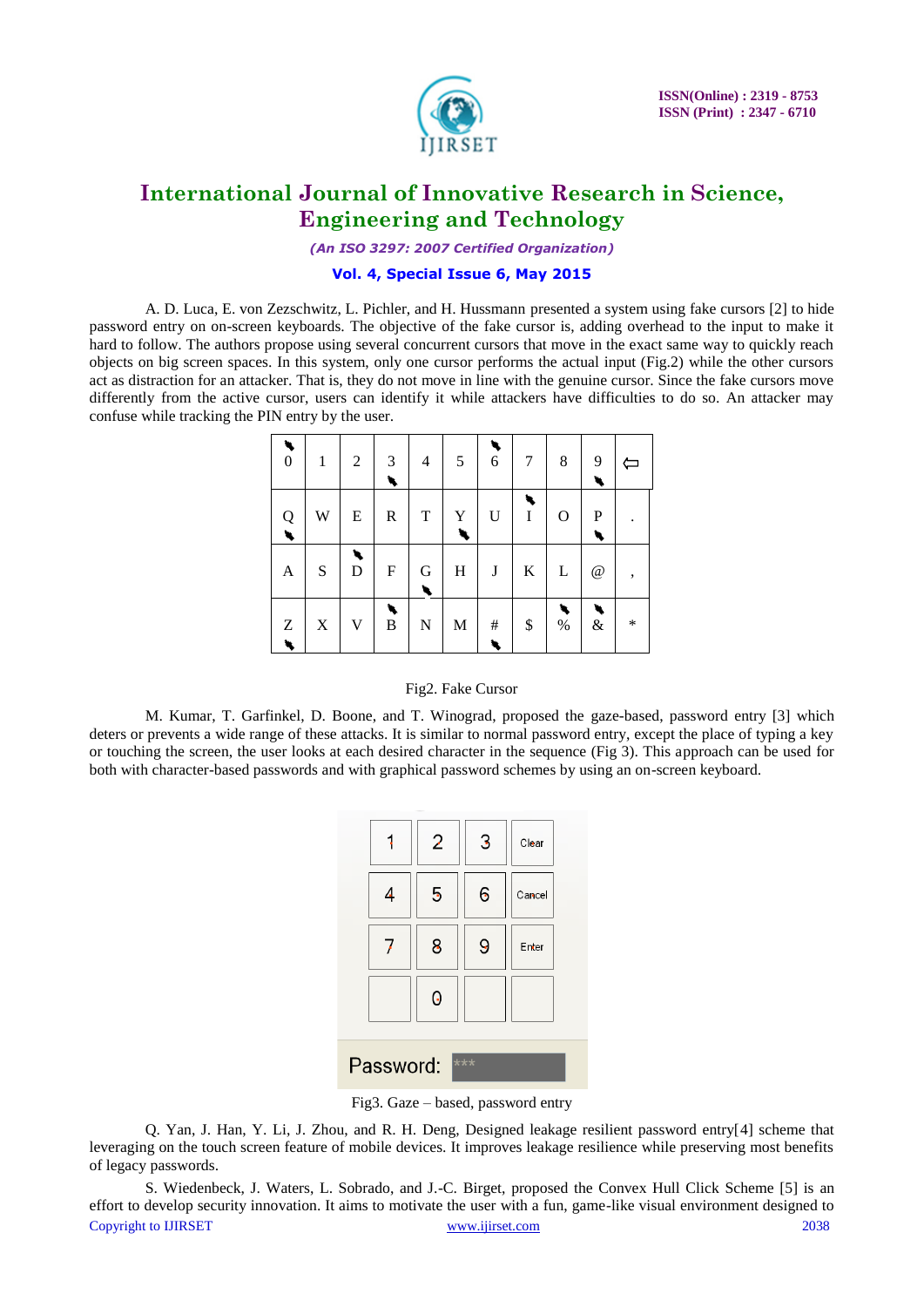

*(An ISO 3297: 2007 Certified Organization)*

#### **Vol. 4, Special Issue 6, May 2015**

develop positive user affect and counterbalance the drawback of the longer time to input the password. The user wants to locate three or more pass-icons in the window (Fig 4) and mentally form the convex hull of those pass-icons. The user was specifically told to click within the convex hull. The experimenter also instructed the participant not to move the mouse from one pass-icon to another to "trace" the boundaries of the convex hull, since that could reveal the pass icons to an attacker. The experimenter explained to the user that feedback on correctness would be given only at the end of the whole password input, not between each of the five challenges. The process took approximately ten minutes.



Fig4. convex hull with 3 pass-icons

D. Davis, F. Monrose, and M. K. Reiter, proposed the Graphical password scheme [6] which support graphics and a mouse or stylus entry. Author implemented the two schemes. One is Face scheme and another one is story scheme. In the Face scheme (Fig 5.1), the password is a collection of faces. Each faces selected from a distinct set of faces. Each of the faces randomly chosen from a set of faces that stored in the database. Faces are unique and do not repeat for the single user. These images are visible in the grid on the screen. The user wants to select the image as a password. In story scheme (Fig 5.2), the images depict everyday objects, materials, animals, sports; any pictures which will be made a story. The same set of images is shown to the user, but that images are shuffled in each round.







A. Bianchi, I. Oakley, and D. S. Kwon proposed A novel unimodal non-visual interaction technique [7] for PIN entry at public terminals, such as bank ATMs or door-locks, that is both secure (e.g. Resistant to brute force and observation attacks) and usable. The proposed technique is based on temporal numerosity, the human ability to accurately, confidently and rapidly count the number of cues presented in rapid temporal succession.

C. S. Kim and M.-K. Lee, proposed the Secure and user friendly PIN entry method[8]. Author proposed the system that assesses the recognizable facial images for automated teller machine applications. This achieves the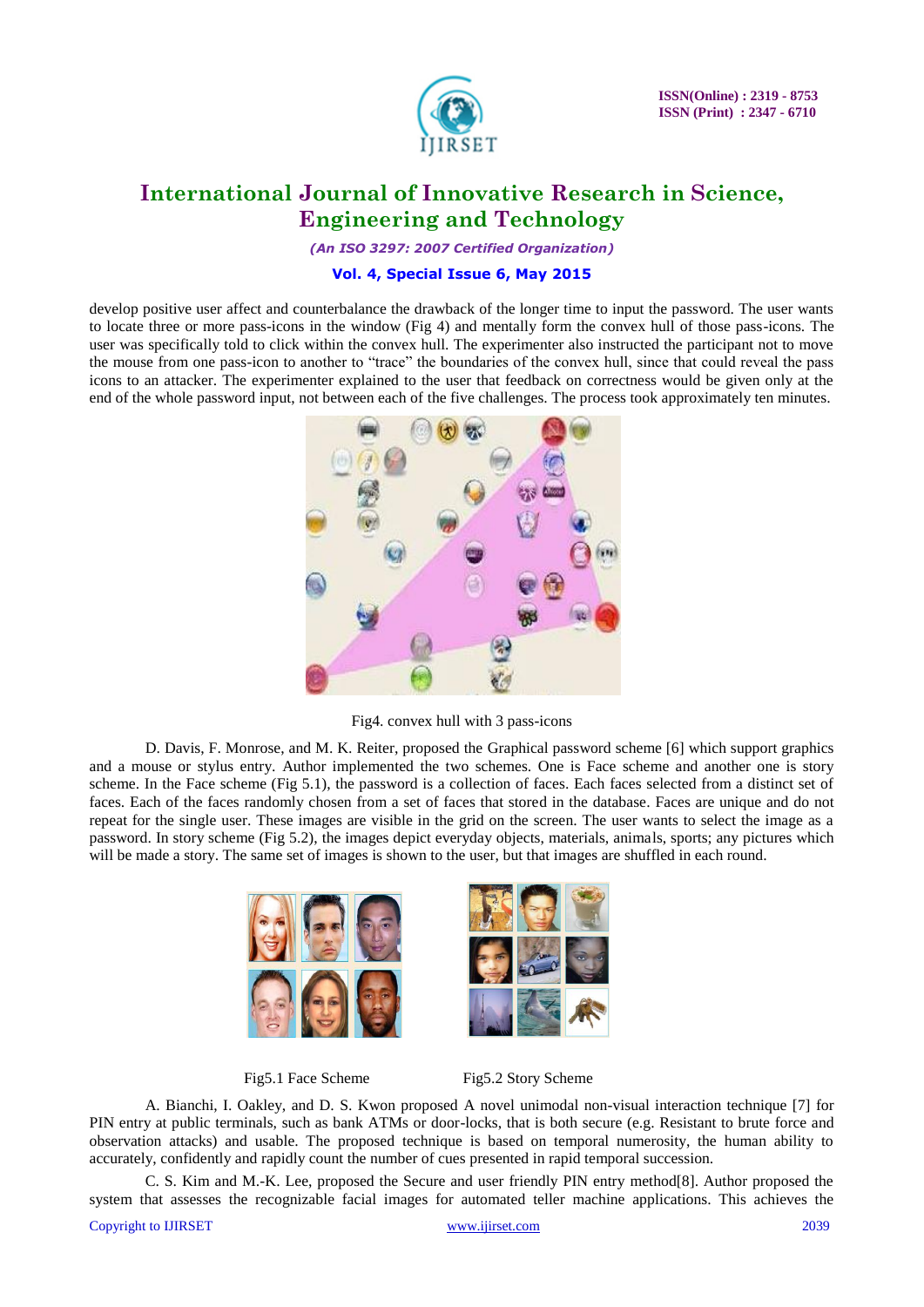

*(An ISO 3297: 2007 Certified Organization)*

#### **Vol. 4, Special Issue 6, May 2015**

robustness against facial postures and acceptable partial occlusions using a component based approach and inattentiveness toward the clarification environment through the grayscale image – based methods.

Q. Yan, J. Han, Y. Li, and R. H. Deng, proposed a Leakage-Resilient Password Entry [9] on Touch screen Mobile Devices. The authors implemented a concise yet effective authentication scheme, Cover, Pad which is designed for password entry on touchscreen mobile devices. Cover Pad improves the leakage re-silence of password entry while retaining most benefits of legacy passwords. Leakage resilience is achieved by utilizing the gesture detection feature of touch screen in forming a cover for user inputs. This formed cover is used to deliver hidden message safely.

A. Bianchi, I. Oakley, and D.-S. Kwon, introduced a Spinlock technique which is novel any model non – visual interaction technique [12] which is used for PIN entry in public terminals such as ATMs, door locks, etc. This is a more secure technique which is resistant to brute force and observation attacks. Spinlock is based on the rotating dial for traditional safe. This system unlocked by input a dial as a clockwise and anticlockwise rotation. The more safe PIN entry will be 2-anti clockwise, 8-clockwise, and 7–clockwise. Spinlock was introduced for the Apple iPhone and iPod touch devices. The users interact with the system by selecting the edge of the circular dial widget and drag the cursor around the rim.

A. Bianchi, I. Oakley, and D. S. Kwon also proposed A novel observation-resistant authentication system [11] uses either audio or haptic cues to confuse a PIN entry process. This study showed the feasibility of the concept in terms of task completion time, error rate and user acceptance.

Andrea Bianchi, Ian Oakley, Dong Soo Kwon proposed the Uni-model SHK [10] that perform the simple act of exploring tactons and immediately performing selection actions to enter PIN items in the same physical space appears rapid, easy to grasp and effective.

#### **III. OBJECTIVES & OVERVIEW OF THE PROPOSED MECHANISM**

#### *A. Objectives*

The main aim of this project is to prevent human shoulder surfing attack and to establish a secure transaction between the mobile App and Server by implementing the Session Key Method.

#### *B. Overview of the proposed Mechanism*

Session Key Method is a new Graphical PIN-entry method. The basic layout of this method comprises a vertical array of digits from 0 to 9, with another array of ten familiar objects such as  $+, *, \, \emptyset,$  \$, etc. The total of four rounds used to select the PIN. By using this method, the Shoulder surfing attack will defend because, this method is complex to the attackers to guess the PIN. In fact, if the attacker recorded the PIN entry of the user, Then also attacked could not find the PIN.

#### **IV. SESSION KEY METHOD**

The session key method has the 4 rounds. The first round is the session key decision round, and the remaining three rounds are PIN-entry rounds.

In the *session key decision round*, ten randomly arranged objects (Fig 6) are displayed to the user. The user can decide any of the symbols and assign it to the 1<sup>st</sup> digit of the PIN using the "Up" or "Down" buttons. If the user presses the "Up" button, then the symbols move immediately upper wards. If the user presses the "Down" button, then the symbols move immediately downwards.

Using this Up and Down buttons, user moves the decided key to the PIN and then presses "OK.". While the user moves the symbols, then all the symbols will move Up and Down in which direction the user moving the symbols. So, if the shoulder surfer watches the user enters or even though if attacker records the process, can"t find the PIN. In next round, the symbols were shuffled with new symbols too. So this is too tuff to guess or find the PIN by this Session key logon procedure. Now the Session key was decided by the user as well as the  $1<sup>st</sup>$  digit of a PIN is validated. This same Session key (Symbol) must use for remaining 3 rounds which is the PIN entry method.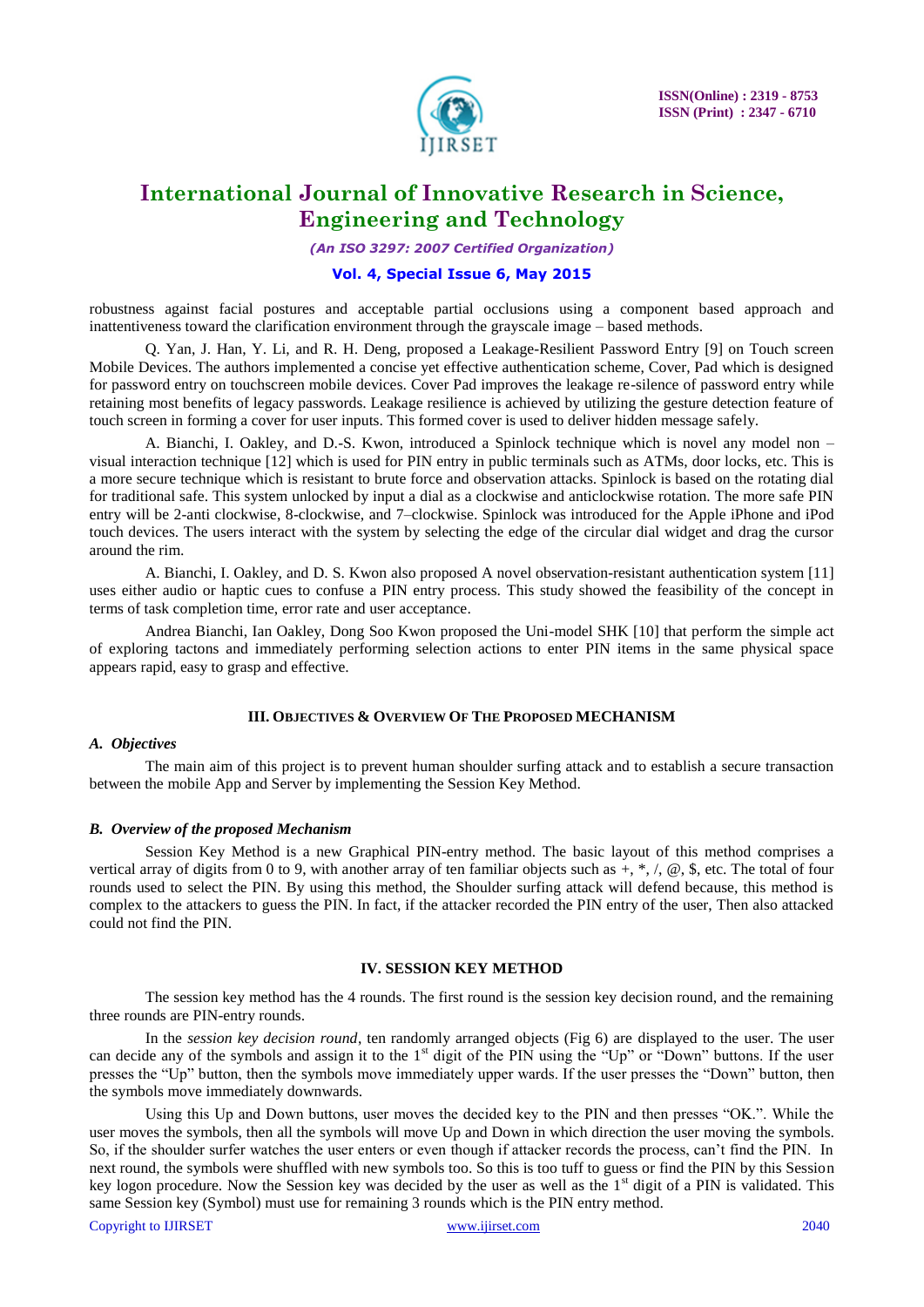

*(An ISO 3297: 2007 Certified Organization)* **Vol. 4, Special Issue 6, May 2015**



Fig 6. Session Key Method

The remaining 3 rounds are *PIN-entry rounds*, in which the *i* th digit of the PIN is entered in the *i* th round (Here  $i = 2, 3, 4$ ). In each of these each rounds, the 10 symbols were shuffle. The user wants to assign the session key for each round using the "Up" and "Down" button. In each round user presses the "OK" button. When the user presses the OK button, then the PIN considered.

#### **V. AUTHENTICATION AND SERVICES**

Once the User Entered Pattern is manipulated and a PIN is Identified, It will be checked with the Local Database provided by Android OS using SQL Lite. This Process is to prevent unwanted Server end process handling playful requests. A One Way Hash is generated for the Validated PIN and is sent to Server in public channel so that an active attacker cannot extract the PIN by monitoring the channel. Once got authenticated by Server a Quick Response to the Mobile App will redirect the user to the Services. In ATM Services Cash Withdrawal, Deposit and Fund Transfer can be done securely using the concept of Virtual Money which is already employed by many other applications successfully in the Web. This reduces the overhead complexities in the server and will provide the User an ease of access to the Banking Services.

#### *A. One-way Hash Function (HMAC)*

HMAC represents the Hash Message Authentication Code. HMAC is a many to one function that it condenses a variable-length message M to a fixed sized message by using the secret key K, through some compression function. Hash functions are generally faster. Hash includes a key along with a message. Original proposal of a hash function is,  $Keyed Hash = Hash (Key | Message)$ .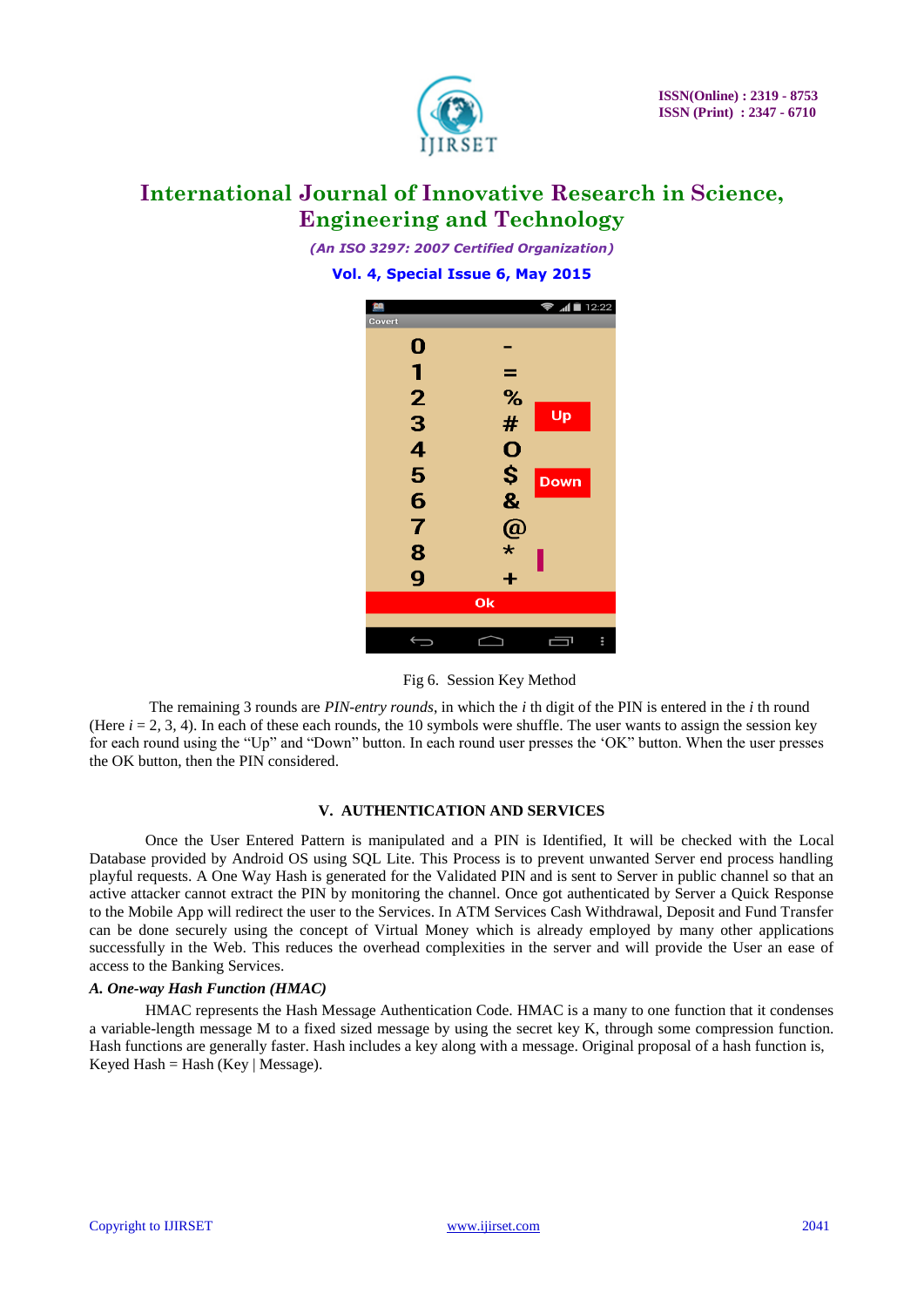

*(An ISO 3297: 2007 Certified Organization)* **Vol. 4, Special Issue 6, May 2015**



Fig7. HMAC overview

#### *HMAC*<sub>*K*</sub> = *Hash*[( $K^+$  *XOR opad)* || *Hash*[( $K^+$  *XOR ipad)*||*M*)]]

where  $K^+$  is the key padded out to size and ipad, opad (Fig 7) are the specified padding constants overhead is just 3 more hash calculations than the message needs alone any hash function can be used. Eg. MD5, SHA-1, RIPEMD-160 and Whirlpool.

The security of HMAC relates to that of the primary hash algorithm attacking HMAC requires either the brute force attack on key used and birthday attack (but since keyed would need to observe a very large number of messages) choose hash function used based on speed verses security constraints.

#### **VI. ARCHITECTURE OF THE PROPOSED SYSTEM**

System architecture is the conceptual sculpt that defines the structure, activities, and views of a system. An structural design description is a formal description and representation of a system, organized in some manner that supports analysis about the structures and activities of the system. System architecture can cover the system [components,](http://en.wikipedia.org/wiki/System) the superficially visible properties of those components, the associations between them. It can bid a plan from which the products can be procured, and the system developed, that will work together to implement the overall coordination. The Architecture of this project is shown in the fig 8.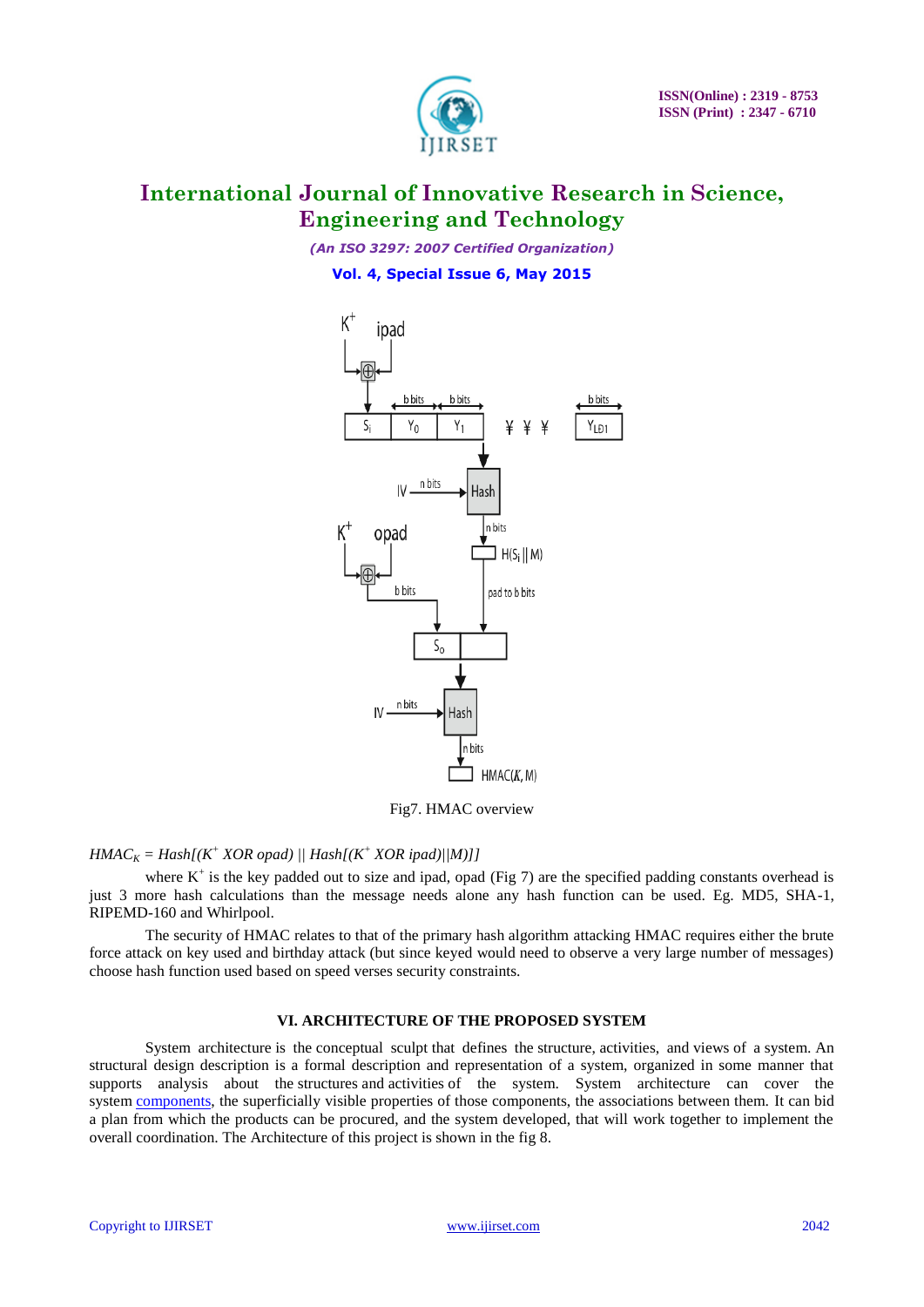

*(An ISO 3297: 2007 Certified Organization)* **Vol. 4, Special Issue 6, May 2015**

The architecture gives the detail description about the process. First the user wants to register their details.



Fig8. Architecture Diagram

The details are register in the server through the public channel. Once the registration, User will be provided with a Unique PIN Sent to Their Respective Mail ID. Once it got validated a User will be able to access our Application by entering the Username and Password Chosen at the time of Registration. Then our application will provide users its services. Then if the user will go with ATM services, user is asked to provide the PIN digit. So anytime the user can logon and access their account.

First the user wants to enter the Password for the authentication. Once the user entered the password, then the local database checks that the PIN is valid or not. If PIN is not valid, then it gives another chance to enter the PIN. If again PIN is invalid, then gives the  $3<sup>rd</sup>$  chance. If the third chance also invalid, then the alert message will automatically send to the user and the details were stored in the database.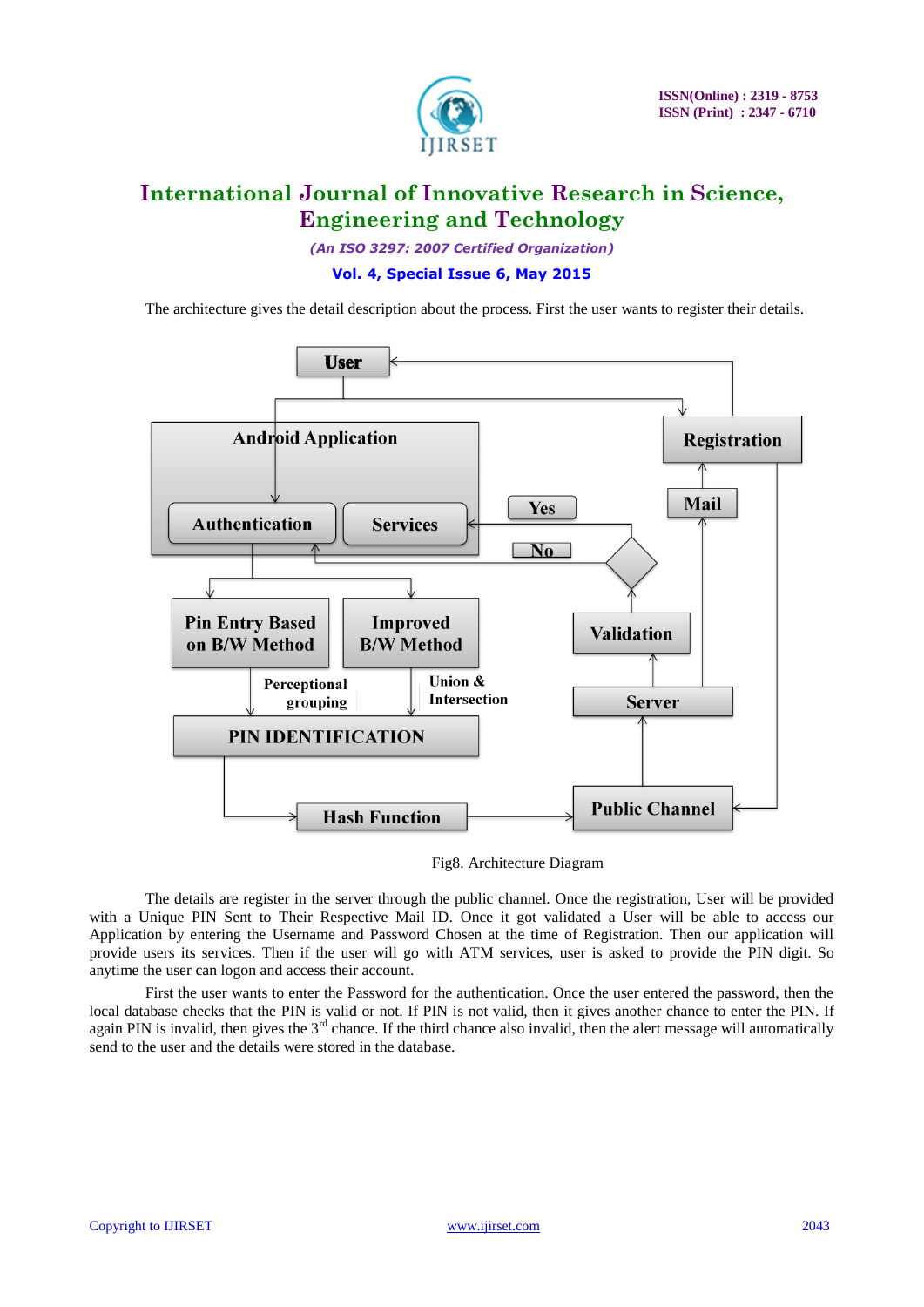

*(An ISO 3297: 2007 Certified Organization)* **Vol. 4, Special Issue 6, May 2015**



Fig 9. ATM Services

If the entered PIN is valid, then the one way hash function is generated for the validated PIN. Then the validated PIN converted as a digital – signature, which is in an unreadable format. This digital signature is sent to the server by the public channel. Now the server reads the PIN and authenticates it. Once the server confirms that the user is authorized user, then the server allow the user to use the services. Here the service represents the ATM services (Fig 9), as Cash Withdrawal, Deposit, Fund Transfer and Balance information can be done securely. The authorized user can do their transactions easily and much efficiently with highly secured password entry.

#### **VI. CONCLUSION**

The main focus of this proposed system is to give a more secure PIN entry method for common user authentication with high usability and give compatibility and cost effectiveness (means no additional expensive hardware) by the session key method. Session key method is a graphical password method which is easier to the user as well as hard to the shoulder surfer. The one way HMAC algorithm is used to secure the PIN after the logon procedure. In this system, the human shoulder surfing attack is prevented and a secure transaction between the mobile App and Server is established by using The Session Key Method.

#### **REFERENCES**

- [1]. Mun-Kyu Lee, "Security Notions and Advanced Method for Human Shoulder-Surfing Resistant PIN-Entry," In Ieee Transactions On Information Forensics And Security,VOL. 9, NO. 4, APRIL 2014, pp. 1556-6013.
- [2]. A. D. Luca, E. von Zezschwitz, L. Pichler, and H. Hussmann, "Using fake cursors to secure on-screen password entry," in *Proc. CHI*, 2013, pp. 2399–2402.
- [3]. A. D. Luca, K. Hertzschuch, and H. Hussmann, "ColorPIN: Securing PIN entry through indirect input," in *Proc. CHI*, 2010, pp. 1103–1106.
- [4]. M. Kumar, T. Garfinkel, D. Boneh, and T. Winograd, "Reducing shoulder-surfing by using gaze-based password entry," in *Proc. SOUPS*, 2007, pp. 13–19.
- [5]. S. Wiedenbeck, J. Waters, L. Sobrado, and J.-C. Birget, "Design and evaluation of a shoulder-surfing resistant graphical password scheme," in *Proc. AVI*, 2006, pp. 177–184.
- [6]. D. Davis, F. Monrose, and M. K. Reiter, "On user choice in graphical password schemes," in *Proc. 13th Conf. USENIX Security Symp.*, 2004, pp. 151–164.
- [7] D. S. Tan, P. Keyani, and M. Czerwinski, "Spy-resistant keyboard: More secure password entry on public touch screen displays," in *Proc. 17th Austral. Conf. Comput. Human Interaction OZCHI*, 2005, pp. 1–10.